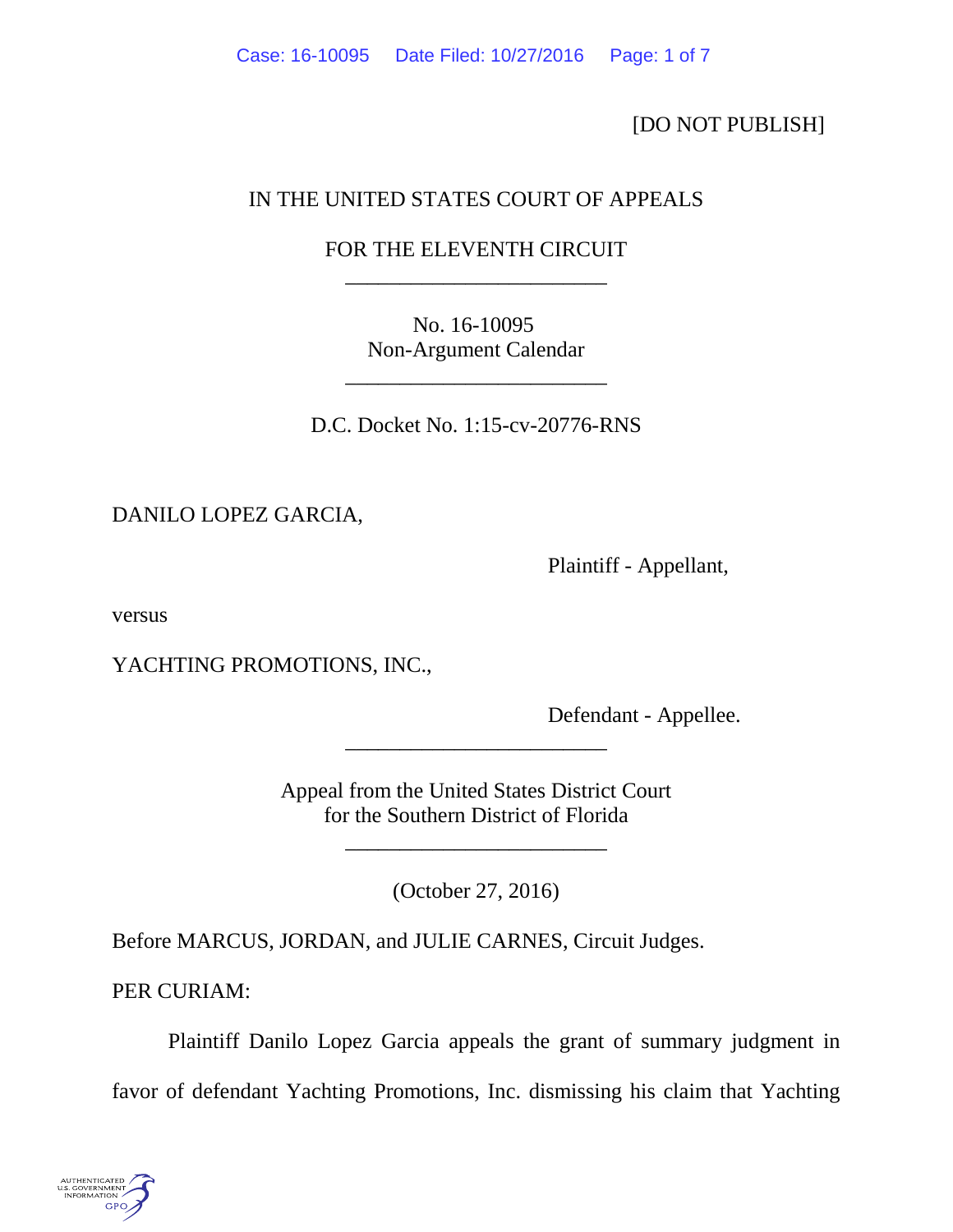Promotions failed to pay him overtime compensation as required by the Fair Labor Standards Act ("FLSA"), 29 U.S.C. § 207. After careful review, we affirm.

In his complaint, Garcia alleged that despite the fact that he worked more than 40 hours in each week he was employed by Yachting Promotions, he was not appropriately compensated for his overtime work. Yachting Promotions argued that Garcia was not entitled to the time-and-a-half overtime pay otherwise mandated by the FLSA because he had agreed to be paid according to the fluctuating workweek method. Indeed, on March 2, 2007, Garcia signed a form that read as follows:

> This will confirm that beginning on March 2nd the Company will continue to pay your weekly base salary for all hours worked in a workweek. You understand that your weekly hours will fluctuate and that this base salary will compensate you for any and all hours worked. In order to reward you for those times when your supervisor approves work greater than 40 hours in any given workweek all eligible salaried non-exempt employees will begin receiving at least an additional half-time for those hours greater than 40 in a workweek. To monitor this compensation program, the Company requires [you] to maintain the current practice of: (a) keeping a daily record of the number of hours worked and submitting it to your corresponding office's record keeper; and (b) having received authorization from your supervisor before working more than 40 hours in any given workweek.

> This salary method of payment may be changed or modified as deemed appropriate by the Company. If you have any questions regarding this feel free to contact me.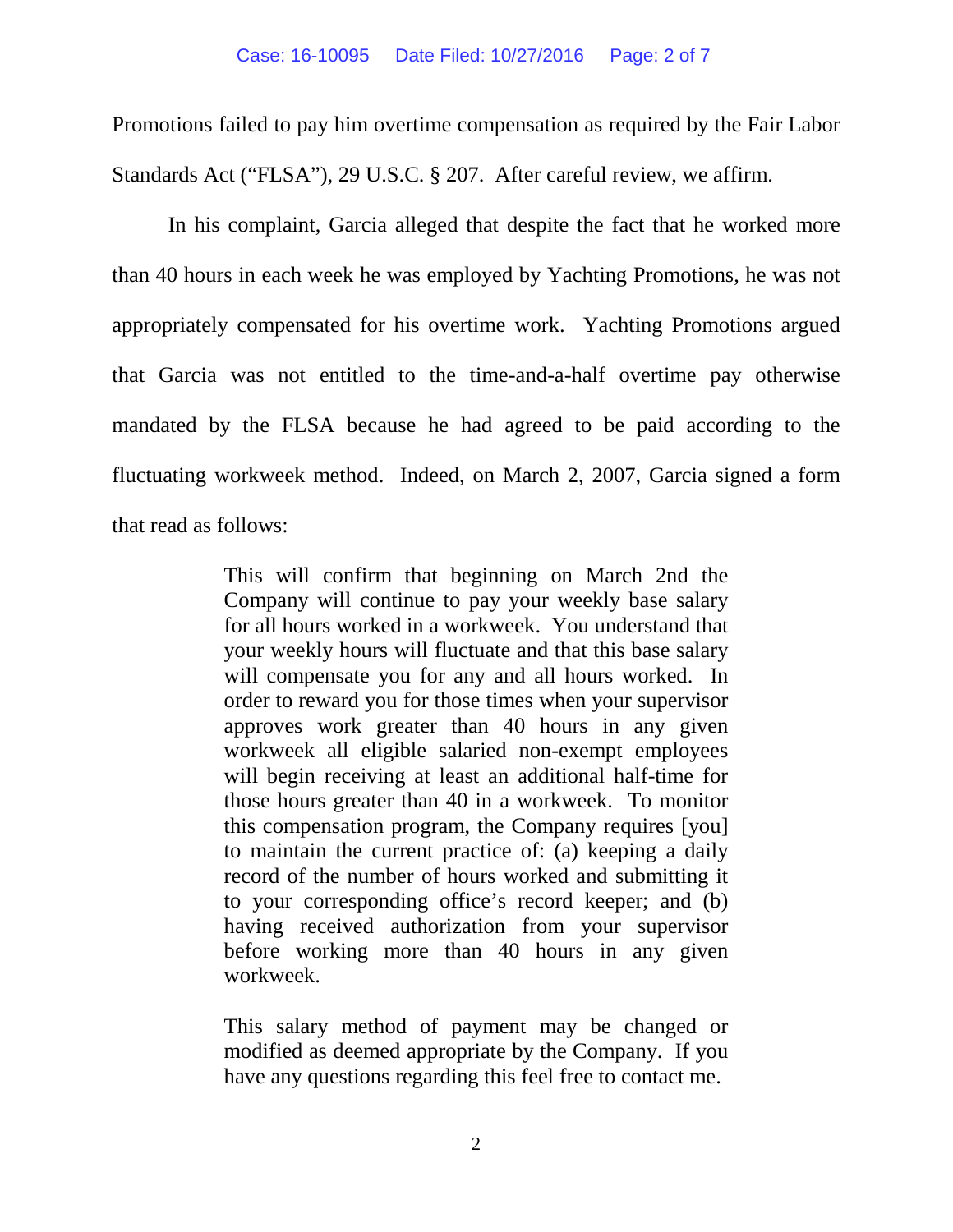### Case: 16-10095 Date Filed: 10/27/2016 Page: 3 of 7

I have read and understand the above.

Moreover, Garcia acknowledged in his deposition that he understood he was paid on a salary basis, so that he received \$779.48 of base pay each week. But Garcia, a native Spanish speaker, argues that he did not understand the document he signed and only did so because he was told that he had to in order to keep his job. He also asked his supervisors on multiple occasions how his pay was calculated, but never received a clear answer. The district court granted summary judgment in favor of Yachting Promotions, finding that Garcia had a clear understanding of how he was to be compensated.

We review de novo a district court's order granting summary judgment, taking all of the facts in the record and drawing all reasonable inferences in the light most favorable to the non-moving party. Rioux v. City of Atlanta, 520 F.3d 1269, 1274 (11th Cir. 2008); Skop v. City of Atlanta, 485 F.3d 1130, 1136 (11th Cir. 2007). Summary judgment is proper where "there is no genuine dispute as to any material fact and the movant is entitled to judgment as a matter of law." Fed. R. Civ. P. 56(a). "A factual dispute is genuine 'if the evidence is such that a reasonable jury could return a verdict for the nonmoving party.'" Hinkle v. Midland Credit Mgmt., Inc., 827 F.3d 1295, 1300 (11th Cir. 2016) (quoting Anderson v. Liberty Lobby, Inc., 477 U.S. 242, 248 (1986)).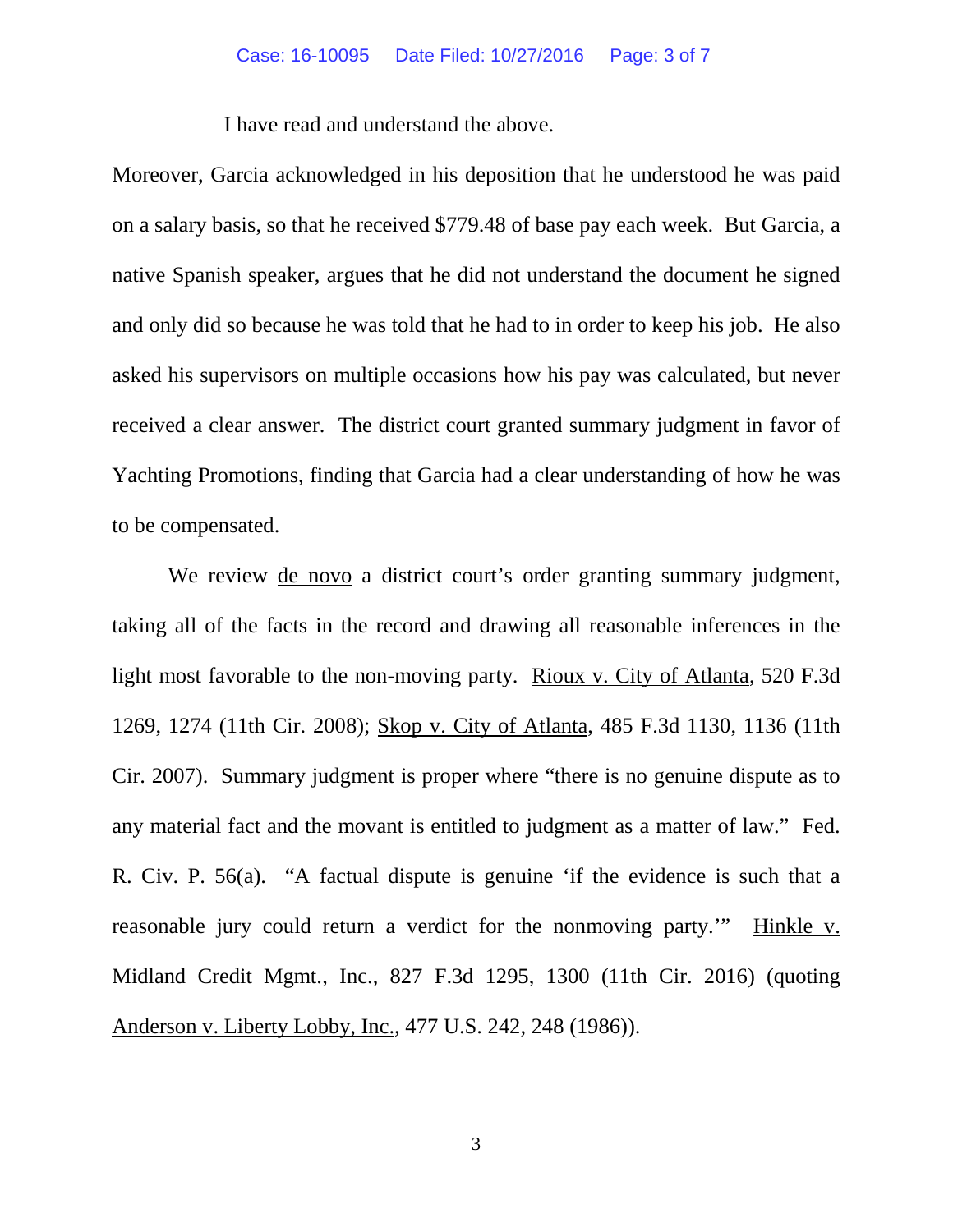Generally, the FLSA requires employers to pay an employee one and onehalf times the employee's "regular rate" for all hours worked in excess of 40 hours. See 29 U.S.C.  $\S$  207(a)(1). The "regular rate" is the hourly rate at which the employer pays the employee for normal, non-overtime hours in a 40-hour workweek. See Walling v. Youngerman-Reynolds Hardwood Co., 325 U.S. 419 (1945). But FLSA implementing regulations provide for an alternative way to calculate the compensation of certain salaried employees: the fluctuating workweek method. See 29 C.F.R. § 778.114. The fluctuating workweek method of payment allows an employee whose hours fluctuate from week to week to be compensated at a fixed amount per week as straight-time pay irrespective of the number of hours worked, whether few or many. Id. Payment for overtime hours under this method is at one-half time regular-rate instead of the standard one and one-half time rate because, in theory, the straight-time rate already includes compensation for all hours worked. Notably, the fluctuating workweek method is merely one way to meet the FLSA's overtime requirements -- it is not an exception to those requirements. Lamonica v. Safe Hurricane Shutters, Inc., 711 F.3d 1299, 1311 (11th Cir. 2013). Thus, the employee bears the burden of proving that the employer failed to properly administer the payments. Id.

The Department of Labor's regulations permitting the fluctuating workweek to be implemented require that four criteria be met: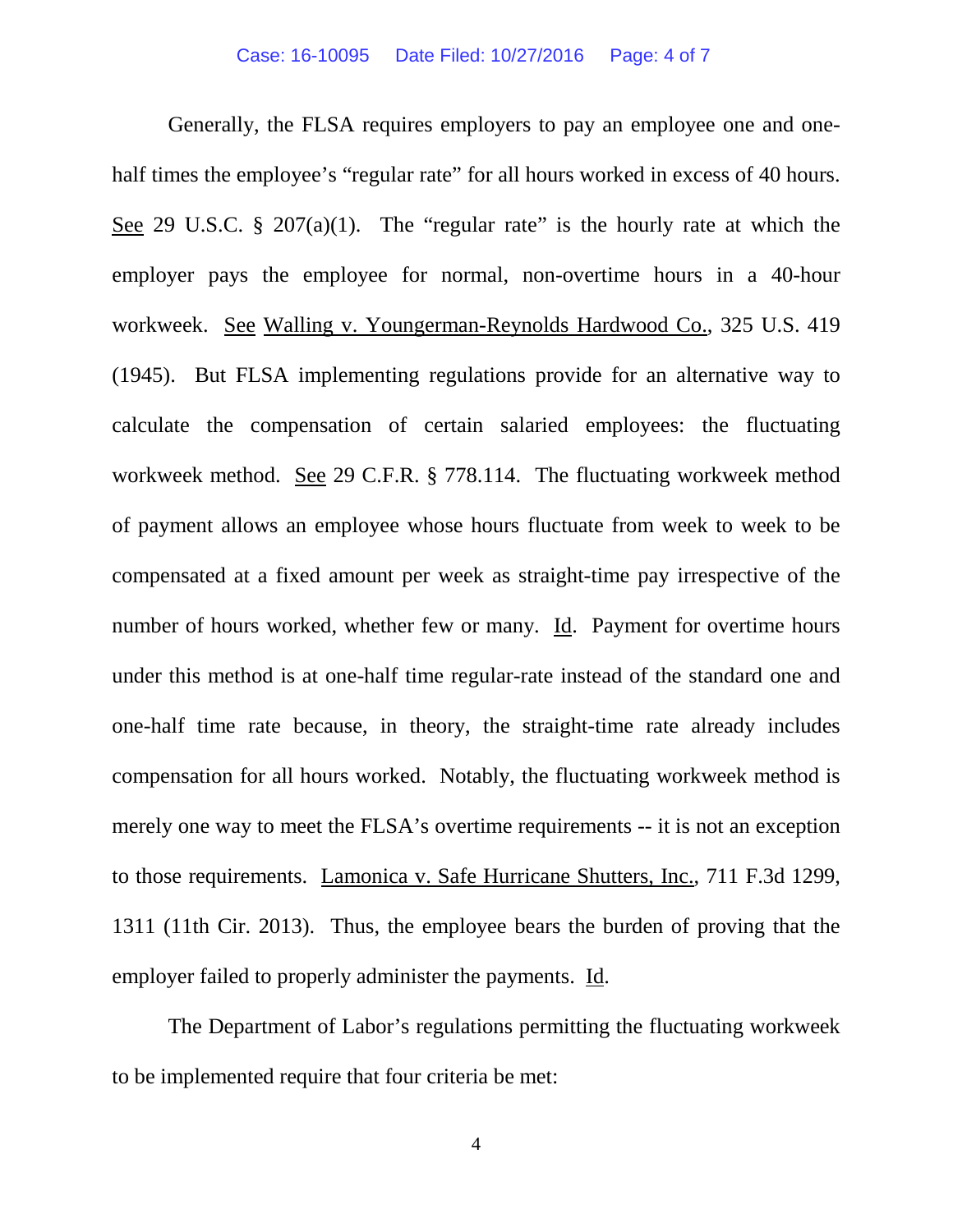(1) the employee clearly understands that the straightsalary covers whatever hours he or she is required to work;

(2) the straight-salary is paid irrespective of whether the workweek is one in which a full schedule of hours are worked;

(3) the straight-salary is sufficient to provide a pay-rate not less than the applicable minimum wage rate for every hour worked in those workweeks in which the number of hours worked is greatest; and

(4) in addition to straight-salary, the employee is paid for all hours in excess of the statutory maximum at a rate not less than one-half the regular rate of pay.

See 29 C.F.R. § 778.114. The only point at issue here is the first prong, whether Garcia had a clear understanding of how he was to be paid.

The fluctuating workweek method of payment applies only if there is a clear mutual understanding of the parties that the fixed salary is compensation for however many hours the employee may work in a particular week, rather than for a fixed number of hours per week. See Clements v. Serco, Inc., 530 F.3d 1224, 1230 (10th Cir. 2008); see also Valerio v. Putnam Assocs. Inc., 173 F.3d 35, 39 (1st Cir. 1999) (same). One way that clear mutual understanding can be achieved directly is by employers working to educate their employees. See Samson v. Apollo Res., Inc., 242 F.3d 629, 637 (5th Cir. 2001). An employee does not have to understand every contour of how the fluctuating workweek method is used to calculate salary, so long as the employee understands that his base salary is fixed regardless of the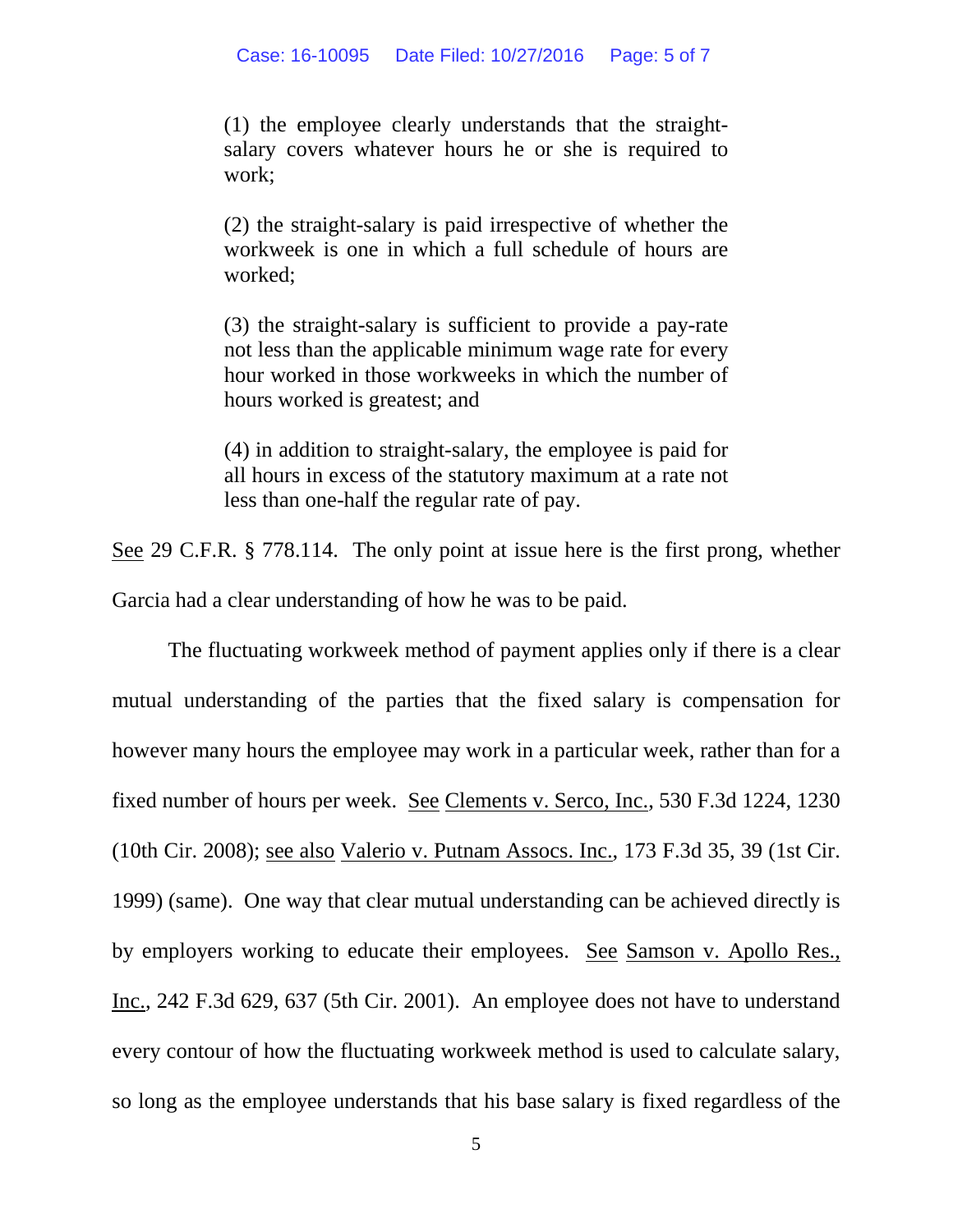hours worked. Clements, 530 F.3d at 1230; Samson, 242 F.3d at 636–37; Valerio, 173 F.3d at 40. Crucially, the employee must "clearly understand[] that the salary covers whatever hours the job may demand in a particular workweek and the employer pays the salary even though the workweek is one in which a full schedule of hours is not worked." 29 C.F.R. § 778.114(c). As the Fourth Circuit has explained, "the existence of a clear mutual understanding under § 778.114 can be based on the implied terms of one's employment agreement if it is clear from the employee's actions that he or she understood the payment plan in spite of afterthe-fact verbal contentions otherwise." Monahan v. Cty. of Chesterfield, Va., 95 F.3d 1263, 1281 (4th Cir. 1996).

Here, there is no genuine dispute of material fact that Garcia had a clear understanding that his base salary remained the same regardless of how many hours he worked, be it over or under 40 hours a week. For starters, the memorandum he signed regarding Yachting Promotions' adoption of the fluctuating workweek method of calculating his pay provided that "the Company will continue to pay [his] weekly base salary for all hours worked in a workweek" and that he understood that "[his] weekly hours will fluctuate and that this base salary will compensate [him] for any and all hours worked." (Emphasis added). But even if we assume that Garcia did not comprehend English well enough to understand the memorandum, it is clear from the record that Garcia understood that